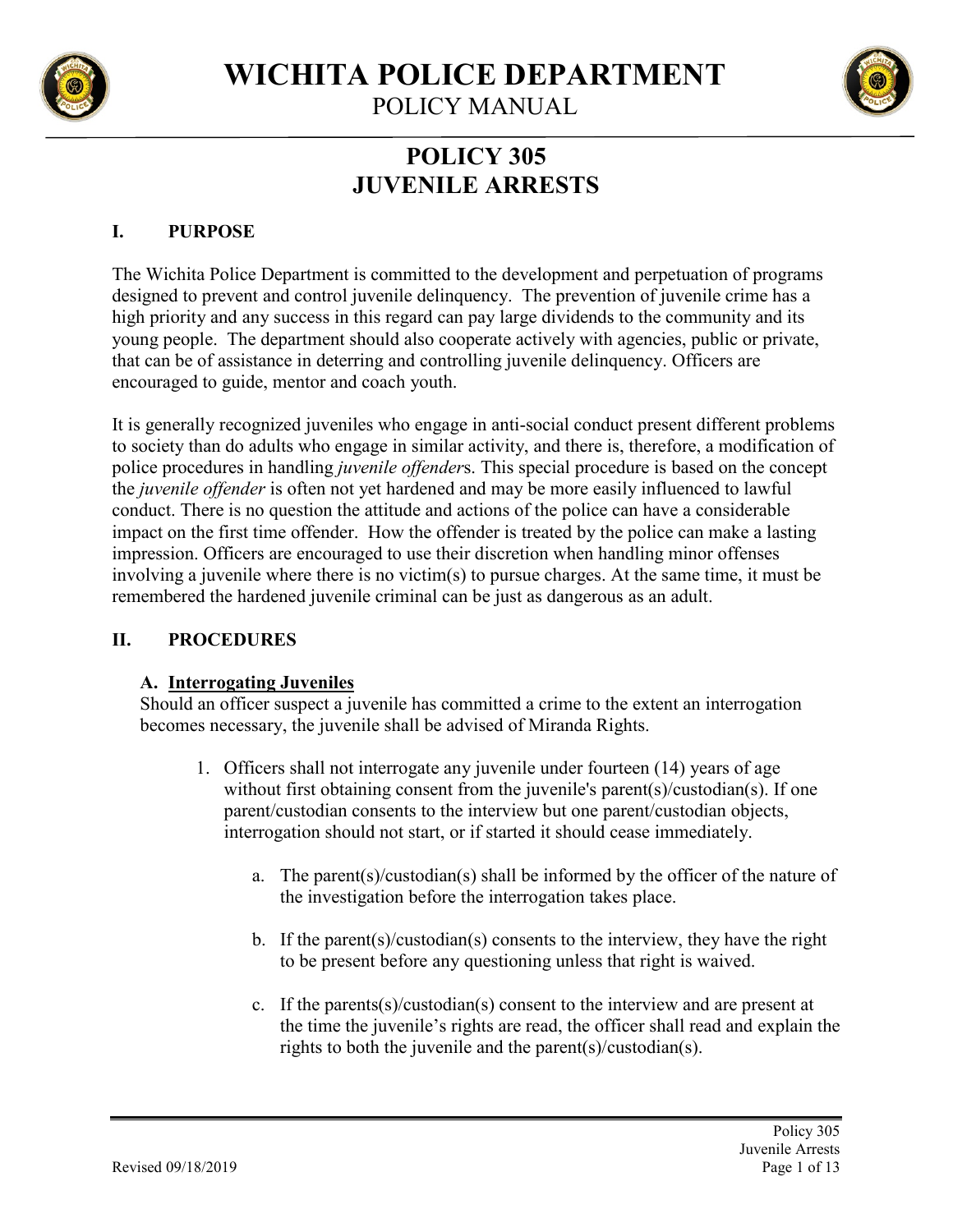2. Miranda for juveniles ages fourteen (14) through seventeen (17) is handled the same as for adults.

## **B. Questioning Juveniles at School**

When arriving at a school facility to question or take a student into custody or when already on the campus of a school investigating an act of a criminal nature involving a pupil of the school:

- 1. Unless immediate action upon arrival is deemed necessary, officers will first contact the building principal or designee prior to contacting a pupil regardless of whether the pupil is in the building or any other part of the school campus. In any event, the building principal or designee shall be contacted as soon as possible.
- 2. For a Wichita Public school facility, in a non-emergent situation, the officer shall sign into the visitor management system with officer's name and name of the student being contacted. If not in uniform, the officer shall provide police identification.
- 3. When the pupil is a suspect in a criminal investigation, only the officer or detective will be involved in the interview. At no time will a school administrator be involved in questioning a student during a criminal investigation.
- 4. Department members will not be involved in the administrative investigation conducted by the school administration.

## **C. Questioning Juveniles at Juvenile Detention Facility (JDF)**

When interviewing a juvenile at JDF, Wichita Police Department personnel will:

- 1. Give 30 minutes advance notice to the facility by calling 660-9760 and notifying a duty supervisor.
- 2. Advise supervision what information should be relayed to the juvenile.
- 3. Conduct the interview in a room specifically designated as an interview room.
- 4. Notify the facility if you are not going to be able to arrive for the interview if advance notice was given.

## **D. Required Information For Arrest/Incident Report:**

The following information is required to be included in the Incident Report/Arrest Report whenever a juvenile is questioned as a suspect, *NTA*'d, *ATA*'d or transported to the Juvenile Intake and Assessment Center (JIAC):

- 1. Identifying information on parent(s)/custodian(s);
- 2. Location(s) where juvenile(s) was/were taken into custody;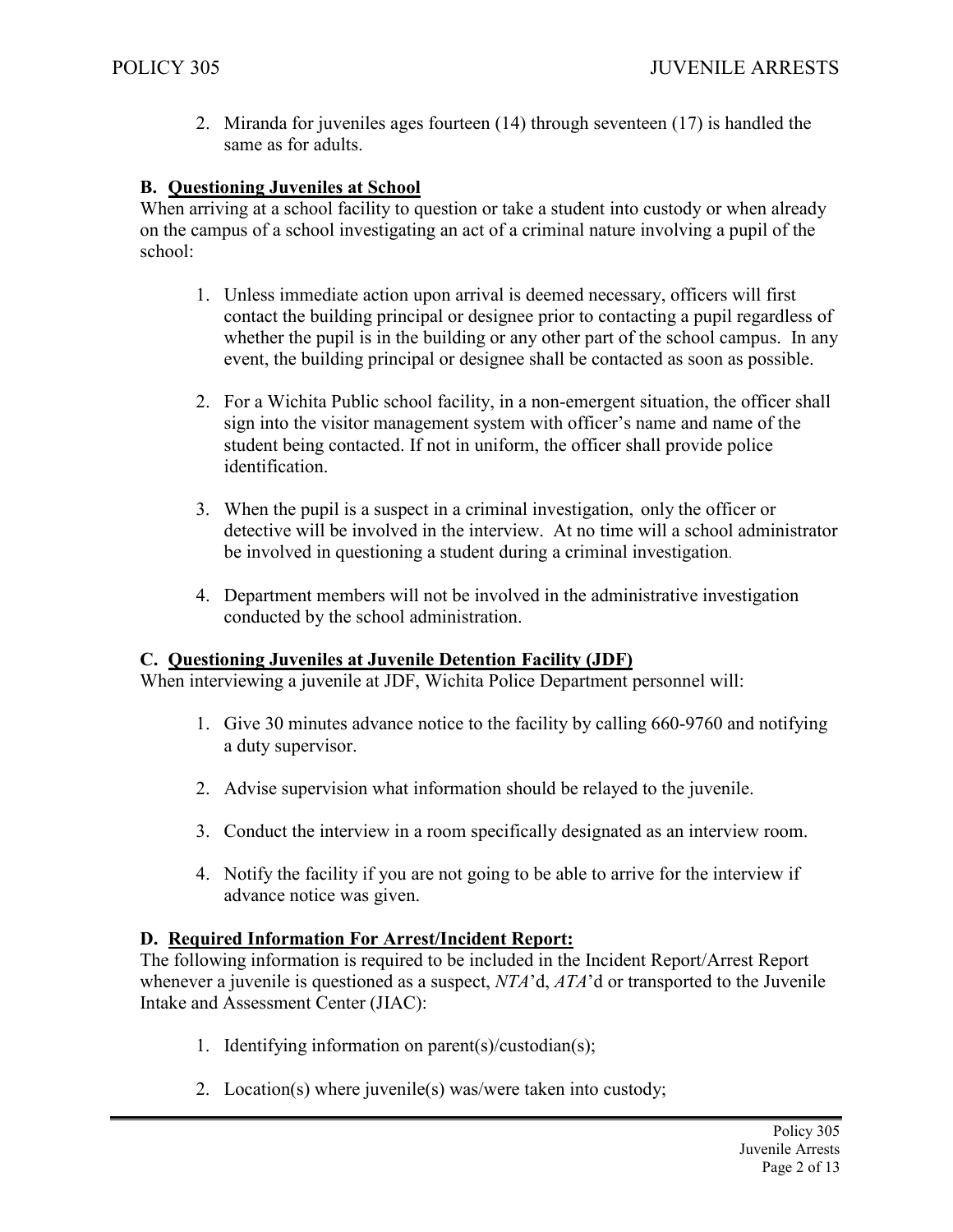- 3. If the parent(s)/custodian(s) was/were notified, and if applicable, the time and date;
- 4. To whom juvenile(s) was/were released;
- 5. Complete physical description of each juvenile.
- 6. Whenever a *juvenile offender* is involved in a case, a statement of the facts of the case shall be written in the narrative section of the Incident Report. This statement shall include sufficient information, if available, to draw a juvenile petition without additional follow-up investigation.

## **E. Arrest Approval/Parental Notification Required**

All juvenile arrests require approval from a commissioned supervisor prior to a juvenile being transported. The name of the supervisor approving the arrest shall be noted in the officer's Incident /Arrest Report. The arresting officer is also responsible for notifying the parent(s)/custodian(s) that their child is in police custody, and all such notifications will be made promptly. The parent/custodian contact (or attempt to contact) information shall also be documented in the officer's Incident / Arrest Report. The arresting officer will notify a supervisor if contact cannot be made with the parent(s)/custodian(s).

#### **F. Searching/Handcuffing/Transporting Arrested Juveniles**

All officers shall follow the Departmental guidelines set forth in Policy 302 - Booking of Prisoners & UCC/NTA Procedures in regard to searching, handcuffing, and transporting arrested juveniles.

- 1. Juveniles, 14 years of age or older, should be handcuffed on any misdemeanor or felony arrest or when their actions amount to a reasonable suspicion the suspect may have a desire to escape, injure themselves, injure the officer or destroy property.
- 2. Juveniles under 14 years of age generally will not be handcuffed unless their acts have amounted to a dangerous felony or when they are of a state of mind which suggests a reasonable probability of their desire to escape, injure themselves, the officer, or to destroy property. If a Juvenile under the age of 14 is placed in handcuffs and it is determined the juvenile will be released, the officer should notify supervision and document their actions with the appropriate police report.
- 3. If officers are summoned to schools or residences to deal with children who are experiencing emotional issues or misbehaving, officers should use the least coercive among reasonable alternatives, consistent with preserving public safety, public order and individual liberty, when dealing with these kids. If an officer is summoned to a school and force of any kind is used, which would include handcuffing, a supervisor will be summoned to the scene, a police report will be taken, and the officer involved will complete a use of force report.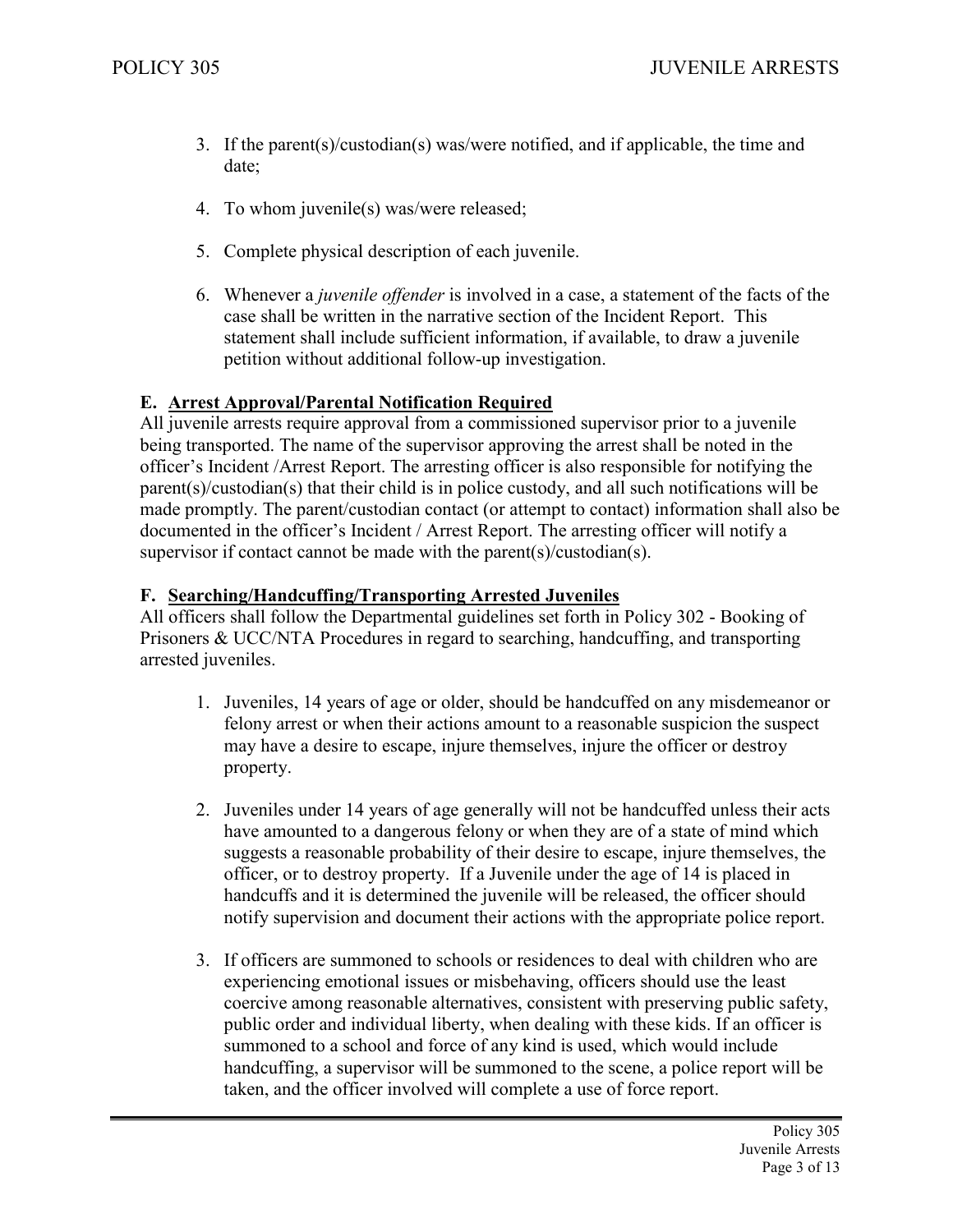## **G. Required Records Check of Juveniles**

Officers shall determine whether an arrested juvenile has active warrant(s) or has been remanded to adult status by running a records check through SPIDER, and by calling the JDF Intake at 660-9750.

#### **H. Juvenile Cases Misdemeanor and Felony: JIAC/JDF OR** *NTA*

- 1. An officer may take a juvenile into custody if:
	- a. The offense is committed in view (felony or misdemeanor).
	- b. There is a warrant for the juvenile.
	- c. There is probable cause to believe there is a warrant in this or another jurisdiction.
	- d. There is probable cause to believe the juvenile committed a felony.
	- e. There is probable cause to believe the juvenile committed a misdemeanor AND one of the following can be articulated:
		- 1. The juvenile will not be apprehended (won't be able to find them).
		- 2. Evidence will be irretrievably lost.
		- 3. The juvenile may hurt themselves.
		- 4. The juvenile may hurt someone else.
		- 5. The juvenile may be injured.
		- 6. The juvenile may damage property.
	- f. There is probable cause to believe the juvenile has violated an order for electronic monitoring as a term of probation.
	- g. There is a written statement from a court service officer to take the juvenile into custody because there is a warrant or probable cause of a warrant in another state.
- 2. The presumption in any case involving a juvenile (felony or misdemeanor) is the juvenile should be released to parents/custodians. A juvenile may be taken to JIAC on any felony or misdemeanor case if the officer can articulate one of the following:
	- a. Release would not be in best interest of child.
	- b. Release would pose a risk to public safety.
	- c. Release would pose a risk to property.
- 3. In the following situations, the juvenile must be taken to JIAC: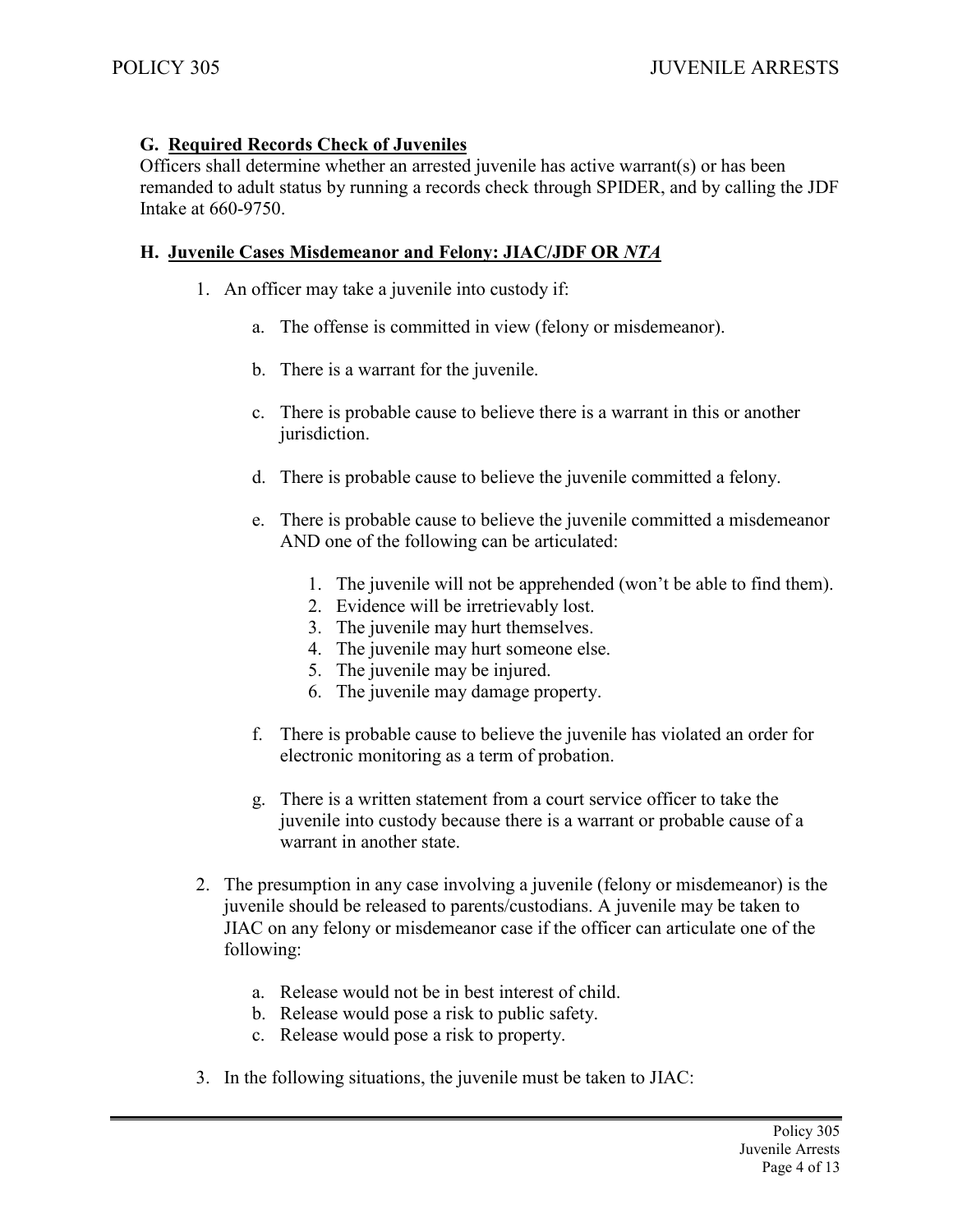- a. The juvenile is alleged to have committed a Part I crime (because the presumption is there is a risk to public safety).
- b. There is an oral or written verification the juvenile is a fugitive sought for an offense in another jurisdiction, or the juvenile is currently an escapee from a juvenile detention facility.
- c. The juvenile is discovered to have a criminal warrant
- d. A Juvenile *NTA*/*ATA* would have been issued but a parent/custodian could not be located, or the juvenile or a parent/custodian refused to sign.

## **I. Procedure for a City of Wichita Municipal Warrant**

- 1. If contact is made during regular business hours, the officer will contact a parent/custodian and transport the juvenile to the City Warrant Office. The juvenile will be released to a parent/custodian after processing.
- 2. If contact is made after regular business hours, the officer will inform the juvenile of the warrant and tell them to contact the City Warrant Office the following business day to get a court date unless the warrant is a City of Wichita DUI or Evade/Elude warrant and has a bond amount, then the juvenile will be transported to JIAC.

## **J. Procedure for Release to Parent/Custodian and Issue Juvenile** *NTA***/***ATA*

- 1. Officer may transport the juvenile to parent/custodian or may wait for parent/custodian at location
- 2. Officer must complete a KSOR and enter the case immediately with case desk
- 3. If *NTA*, the juvenile will be listed as Arrestee "A" on KSOR.
- 4. If *ATA*, the juvenile will be listed as a Suspect "S" on KSOR.
- 5. Officer must complete entire Juvenile *NTA*/*ATA* form including affidavit:
	- a. Copies of the Juvenile *NTA*/*ATA* form will be served upon the juvenile and a parent/custodian at release and both must sign, or the juvenile will be taken to JIAC.
	- b. The officer must inform the juvenile and a parent/custodian that they are required to contact JIAC within 48 hours.
	- c. WPD will retain original Juvenile NTA/*ATA* form.
	- d. Records will distribute copies of the Juvenile NTA/*ATA* to JIAC and the District Attorney's Office (DA).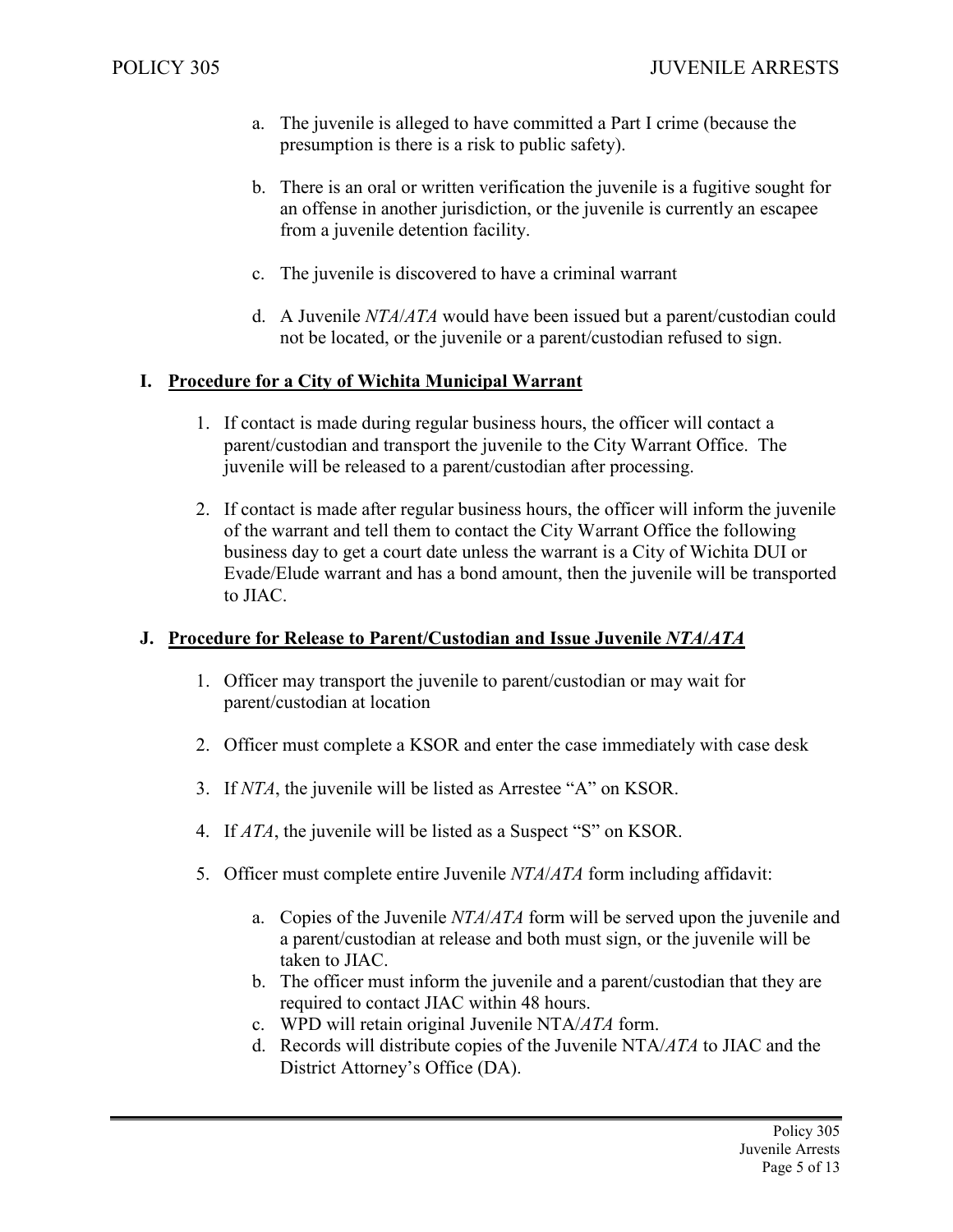## **K. Criteria for Issuing An Agreement to Appear (Incidents on School Property)**

Juveniles who are taken into custody at a Wichita Public School campus for an offense at a Wichita Public school campus and who meet the following criteria can be issued an Agreement to Appear (*ATA*) in lieu of being transported to JIAC.

- 1. The juvenile has committed a misdemeanor violation.
- 2. The juvenile has identification.
- 3. The juvenile is being cooperative.
- 4. A juvenile's parent/custodian can be reached and agrees to pick up the juvenile in a reasonable amount of time.

## **L. Agreement to Appear Procedure (Incidents on School Property)**

When arrests meet the criteria listed in section K above and it is determined an agreement to appear may be issued, officers shall adhere to the following:

- 1. Explain to the juvenile and the parent(s)/custodian(s) law enforcement can take the juvenile to JIAC immediately for intake and assessment. Let them know if they agree to make an appointment with JIAC staff as stated on the Agreement to Appear (*ATA*) form and follow-through with the intake and assessment process, the juvenile will be released to the parent(s)/custodian(s) rather than taken to JIAC at that time.
- 2. Fill out the Agreement to Appear (*ATA*) form and have both the juvenile and a parent/custodian sign the form. The *ATA* form will be available on the police secure portal. WPD maintains the original and copies must be given to the juvenile and a parent/guardian. Records will forward a copy to JIAC and DA.
- 3. Advise juvenile and parent/custodian to contact JIAC within 48 hours to schedule an assessment and provide the parent/custodian with the *ATA* brochure which can be located at the school.
- 4. Let the juvenile and the parent(s)/custodian(s) know the District Attorney's Office will be informed of their cooperation in the process. Let them know in any future legal proceedings the juvenile's performance and/or cooperation in regards to this process may be taken into consideration by the DA's office.
- 5. Complete an Incident Report and cut the case.
- 6. Records will forward *ATA* to JIAC.

## **M. Juvenile Booking Procedure [Not remanded as an adult]:**

If a juvenile between age ten  $(10)$  and seventeen  $(17)$  is booked for an offense pursuant to section H and has not been previously remanded to adult status, officers shall adhere to the following: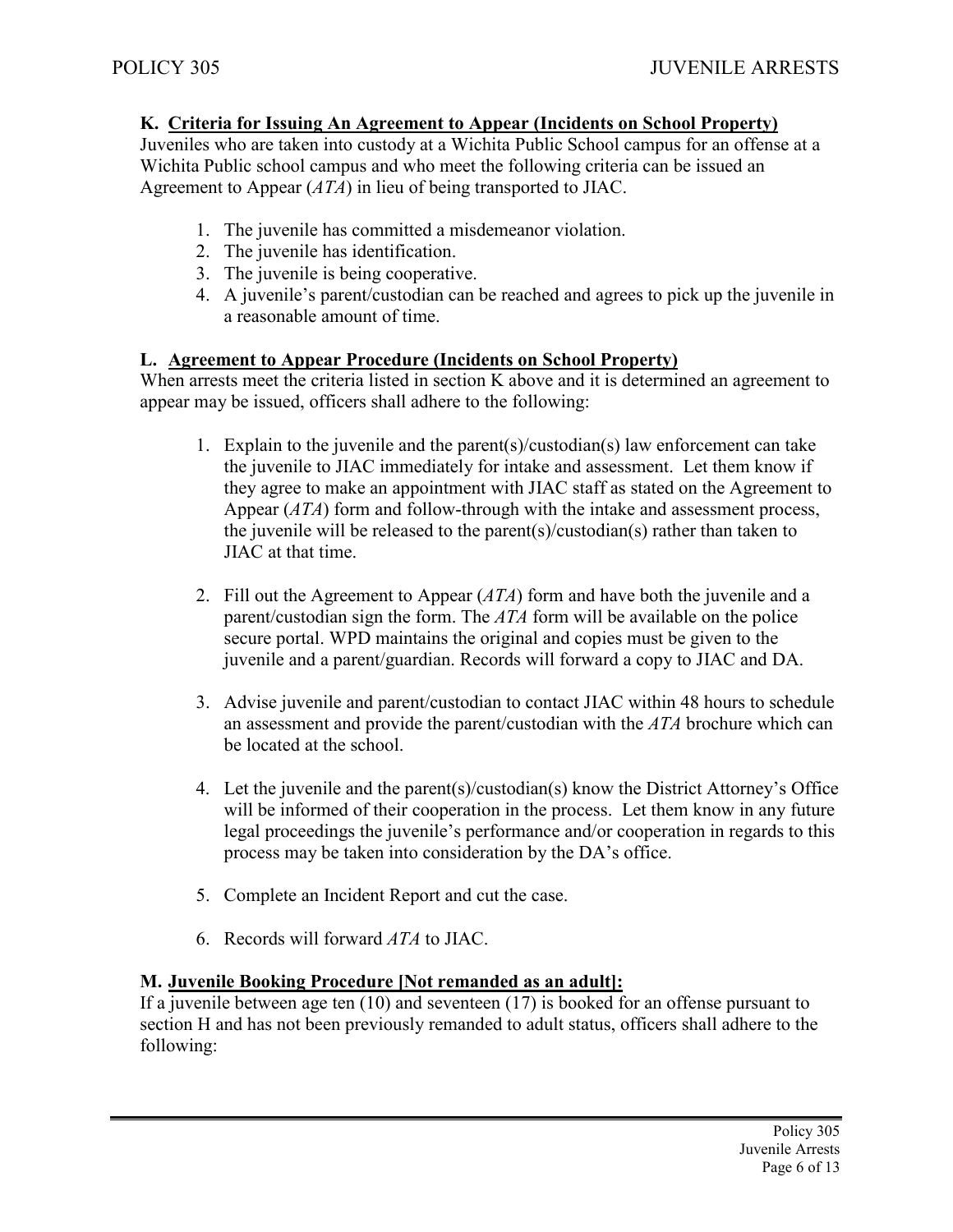- 1. When entering JDF or JIAC, an officer shall secure all firearms in either the JDF or JIAC weapon locker or in the locked trunk of the police vehicle before entering the interior portion of the facility.
- 2. If the juvenile is injured or is to be interviewed, follow the guidelines found in Policy 302-Booking of Prisoners & UCC/NTA Procedures.
- 3. The officer shall not obtain a mug number from case desk.
- 4. The juvenile shall be photographed and the officer shall ensure the Incident Number is written on the arrest report.
- 5. The juvenile shall be fingerprinted in accordance with JIAC procedure.
- 6. JIAC staff shall put the completed fingerprint cards in the WPD mail. JIAC staff saves all other prints from AFIS to an OnBase system.
- 7. When a juvenile is taken to JIAC a copy of the Arrest Report shall be left with the staff. When more than one (1) juvenile is detained in the same case, only one (1) copy of the Arrest Report is necessary, provided it contains all the pertinent information.

#### **N. Fingerprinting/Photographing Juveniles:**

- 1. According to K.S.A. 38-2313, a juvenile may be fingerprinted and may be photographed only under the following circumstances:
	- a. When booked for a felony;
	- b. When booked for an offense which, if committed by a person 18 or more years of age, would make the person liable to be booked and prosecuted for the commission of a class A or B misdemeanor or assault;
	- c. When booked for any traffic offense found in Section O [not a traffic infraction];
	- d. When previously adjudicated as an adult, pursuant to K.S.A. 38-2347(2), and commits a new misdemeanor or felony offense [see Section P];
	- e. When previously prosecuted as an adult, by reason of K.S.A. 38-2347(2) or by K.S.A. 38-1636, and such prosecution results in a conviction;
	- f. Upon authorization by a Judge of the District Court having jurisdiction over the matter.
- 2. All fingerprinting and/or photographs may be furnished to another law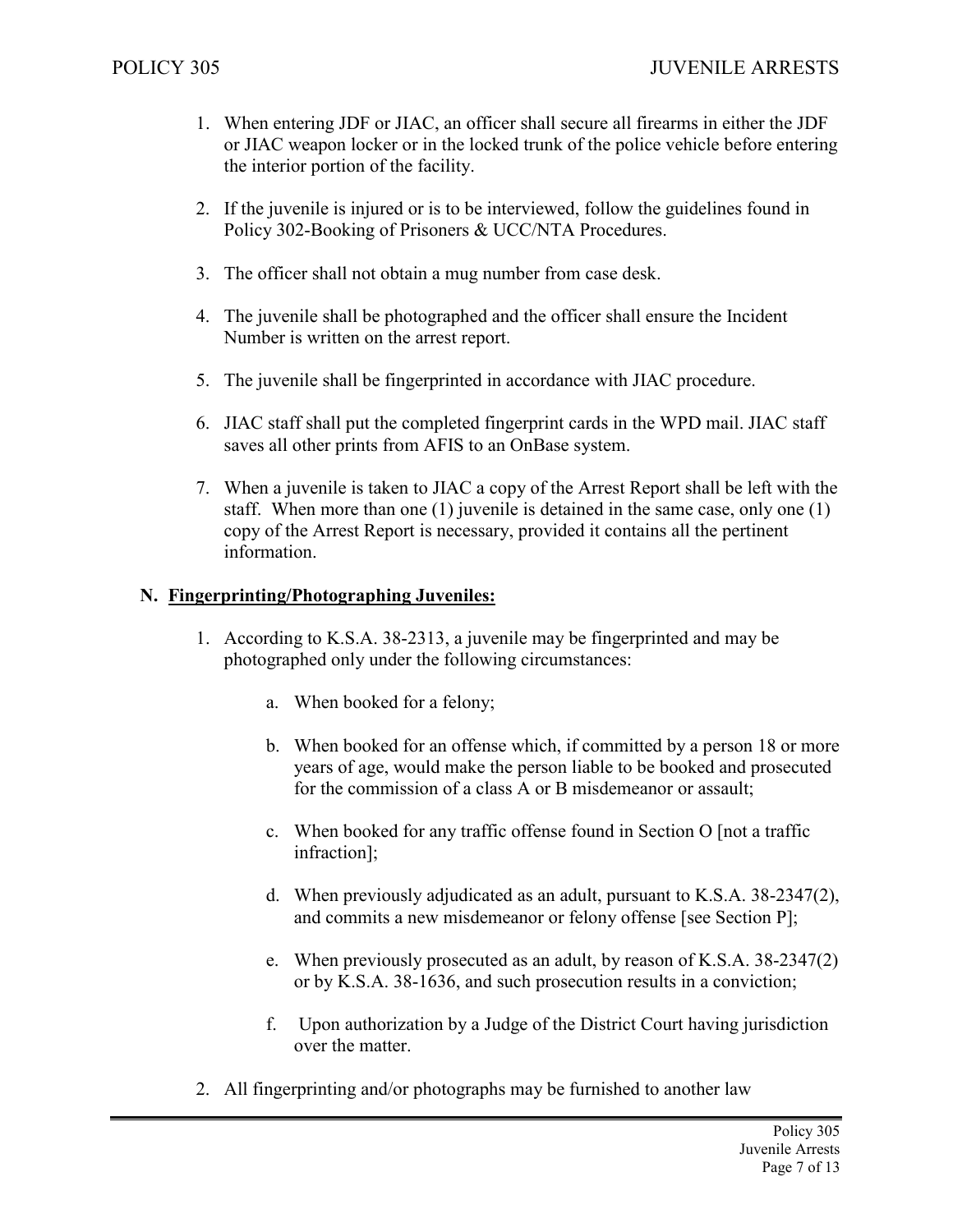enforcement agency if the agency has a legitimate need for them. Dissemination of juvenile fingerprints and photographs to another law enforcement agency must be approved by the Commander of the Records Bureau.

## **O. Juvenile Traffic Offense Arrest Procedure:**

Officers may cite juveniles for traffic infractions and traffic misdemeanors and shall adhere to Policy 407-Traffic Arrests & Citations/Parking Citations. The offenses listed below for juveniles age fourteen (14) and above shall be handled in following manner:

## 1. DUI:

- a. If the offense is a Misdemeanor DUI the juvenile is arrested and transported to JIAC for processing. This is a modified NTA where the processing occurs at JIAC. Do not complete an NTA form.
- b. The juvenile shall be issued a mug number. The officer shall obtain the mug number from Records when cutting the case and shall place it on the Arrest Report.
- c. The juvenile shall be fingerprinted, using the AFIS system with the electronic submittal to the state.
- d. The officer shall issue a ticket with a daily NTA court date on both the offender copy and original ticket.
- e. Officer will prepare a KSOR, KSAR, and Assessment & Intake Report  $(AIR)$ .
- f. The juvenile will be released to a parent/custodian by LEO after processing unless aggravating factors exist.
- g. If the DUI is a felony, the officer will treat it as any other state charge and *NTA* or book based on the existence of the aggravating factors.
- 2. Hit and Run: Juveniles can be issued a traffic citation for non-injury Hit and Run and released. A court date is not to be assigned. Juvenile suspects of injury hit and runs will either be NTA'd or be booked into JIAC depending on whether the factors exist to justify detention.
- 3. Evade/Elude: Based on the notion a juvenile involved in an Evade/Elude is a danger to the community, the juvenile should be arrested and taken to JIAC for processing. If the officer or supervisor does not believe the juvenile to be a danger, they may follow the *NTA* procedure.
- 4. Drive on Suspended: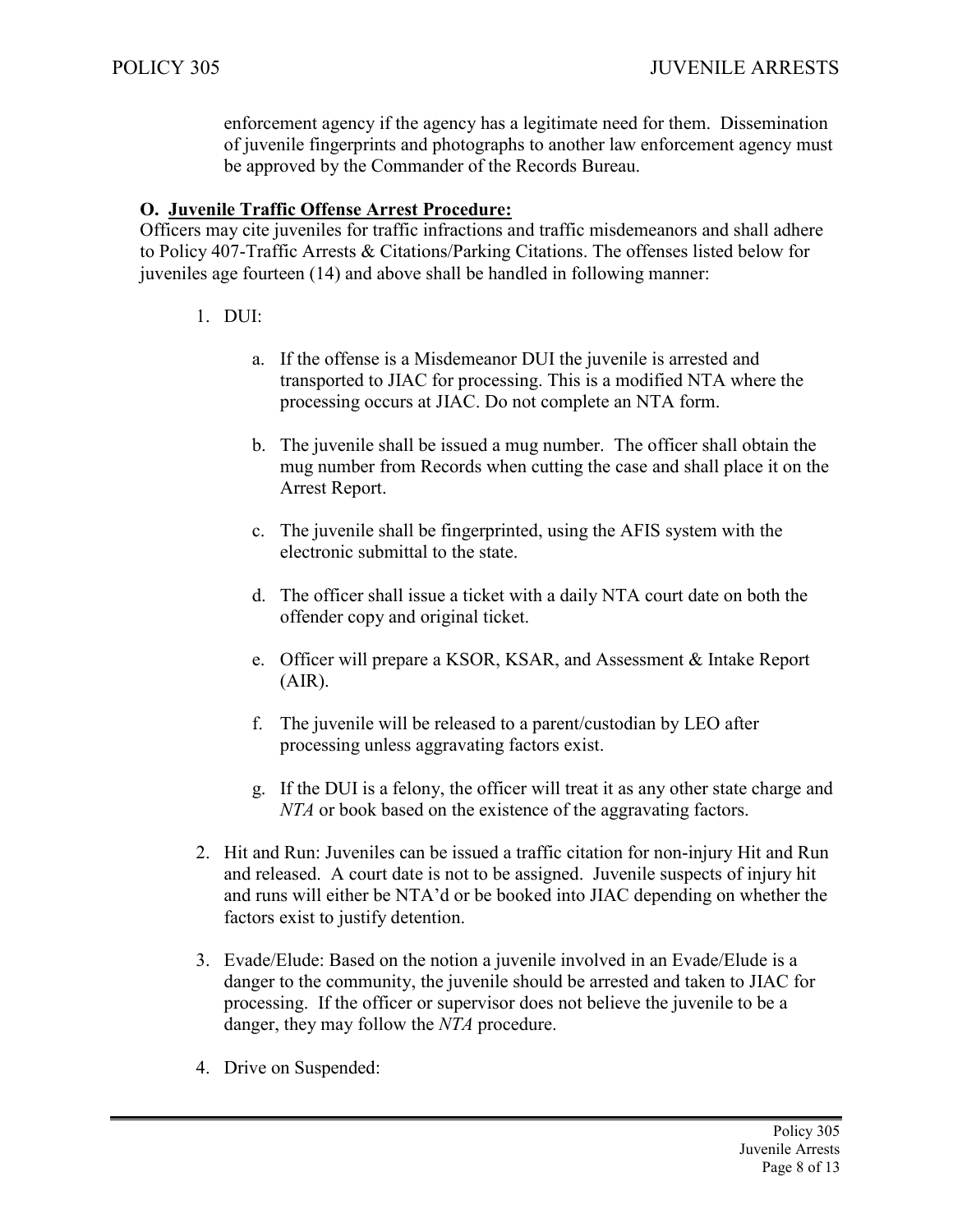- a. The juvenile will be issued a citation for Drive on Suspended. A court date not be assigned.
- b. The juvenile shall not be allowed to drive away in the vehicle. The car may be left legally parked or driven by a licensed driver.
- c. The juvenile must be released to a parent/custodian and not allowed to walk away from the vehicle alone.
- d. If no one is available to take legal custody of the juvenile, transport the juvenile to JIAC.
- 5. No proof of insurance: The juvenile will be issued a ticket and allowed to drive away.

#### **P. Procedure for Juvenile Who Has Been Remanded as An Adult**

When a juvenile is arrested, and a subsequent check through SPIDER reveals the juvenile has been previously remanded as an adult, the officer shall adhere to the following guidelines:

- 1. The juvenile shall be handled in the same manner as an adult; if the offense requires booking, transport to the Adult Detention Facility. Do not transport him/her to JIAC.
- 2. The officer must obtain the following information to be given to Records when cutting the case, and also document it in the Arrest Report:
	- a. The journal entry and/or referral number; and
	- b. The date of the referral to adult status.
- 3. The officer shall complete the booking process in the same manner as for an adult

#### **Q. Investigations Divisions Responsibilities in Juvenile Cases:**

- 1. The appropriate Investigations Division supervisor shall assign a juvenile arrest case or *ATA* to a Detective to determine whether sufficient evidence exists [or can be developed] to draw a petition.
- 2. When it appears there is enough evidence to draw a petition, the detective shall present the case to the Juvenile Division of the District Attorney's Office.
- 3. The detective who is assigned to a juvenile arrest case in which the juvenile is held at JDF will immediately notify the Juvenile Court Liaison Detective when it becomes known charges will not be filed before the deadline for the detention hearing.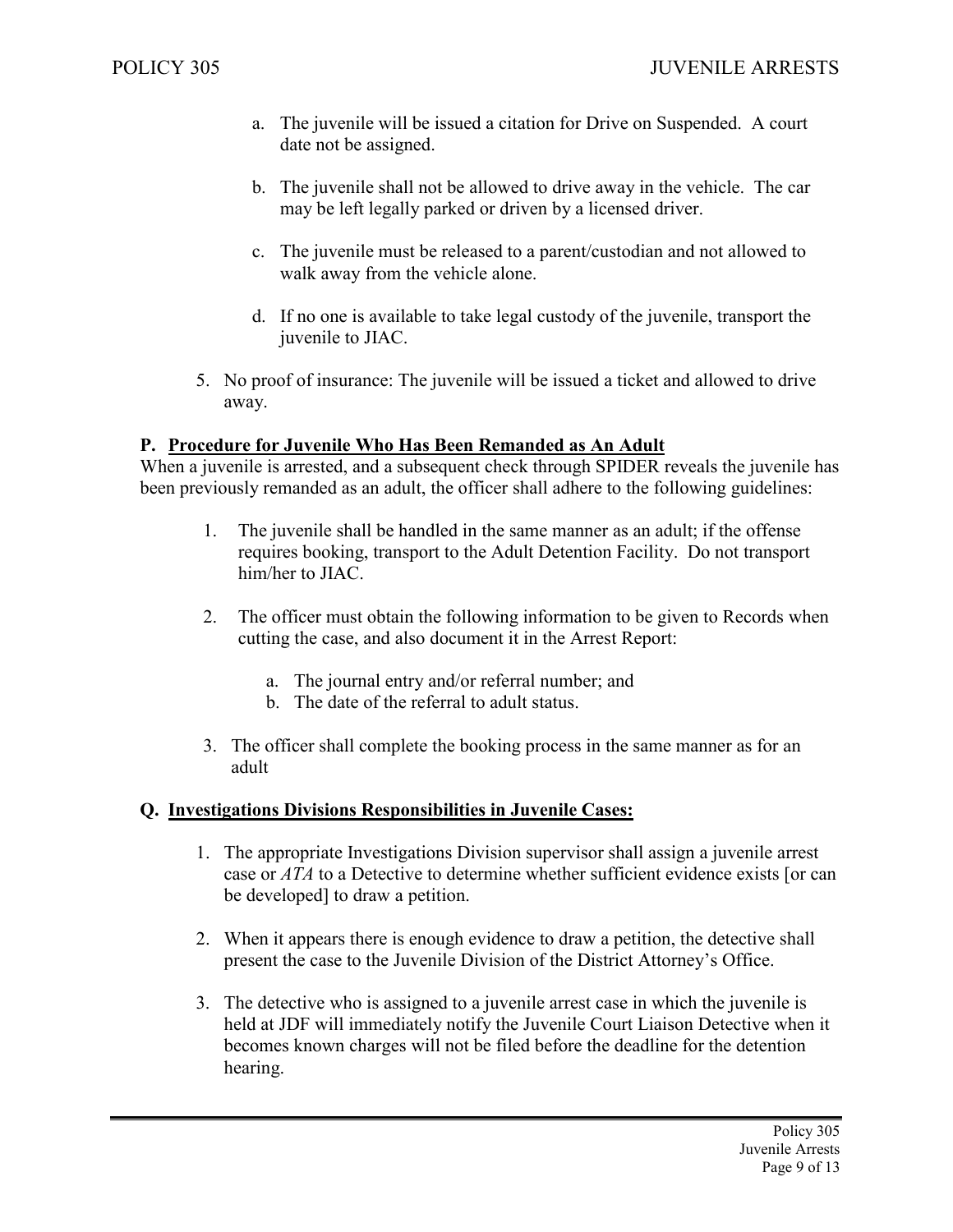## **R. Juvenile Curfew Arrest Procedures:**

- 1. It is unlawful for any minor under the age of eighteen years to loiter, idle, wander, stroll, or play in or upon the public streets, highways, roads, alleys, parks, playgrounds, or other public grounds, public palaces or public buildings, places of amusement or entertainment, eating places, vacant lots, or other place unsupervised by an adult having the lawful authority to be at such place during the following periods of time:
	- a. For minors age fifteen and under, between the hours of eleven p.m. on any day and six a.m. of the following day, except on Friday and Saturdays when the hours shall be twelve midnight to six a.m. of the following day;
	- b. For minors age sixteen and seventeen, between the hours of midnight on any day and six a.m. of the following day, except on weekends when the hours shall be one a.m. to six a.m. of any Saturday and Sunday.
- 2. Juveniles cannot be *NTA*'d or charged criminally with a curfew violation. If they must be taken to JIAC, it is a status offense
- 3. Before taking any enforcement action, an officer shall ask the offender's age and the reason for being in the public place. The officer shall not take a minor into custody unless the officer reasonably believes an offense has occurred and based on any response and other circumstances no defense as outlined in Chapter 5.52 of the Code of the City of Wichita is present.
- 4. Once an officer determines a minor is in violation of the City's Curfew Laws, the officer may take the minor into custody, and if so shall complete an Incident report and a Notice of Curfew Violation (WPD form 322-314), contact a parent/custodian, and treat juvenile as a status offender, not a criminal offender.
- 5. The officer will confirm the minor's personal information and a parent/custodian information and check for prior curfew violations and the date of last violation notating them in the Incident Report. Prior violations will be tracked by WPD and information will be provided by SPIDER.
	- a. If the minor has no previous curfew violations, the officer may:
		- 1. Complete and sign the Notice of Curfew Violation.
		- 2. Serve the Written Warning to the parent(s)/custodian(s) when they arrive to pick up the minor.
		- 3. Cut a case number, complete KSOR and route written warning to records with case number at the top.
- 6. If the minor has previous curfew violation, the officer shall adhere to the following: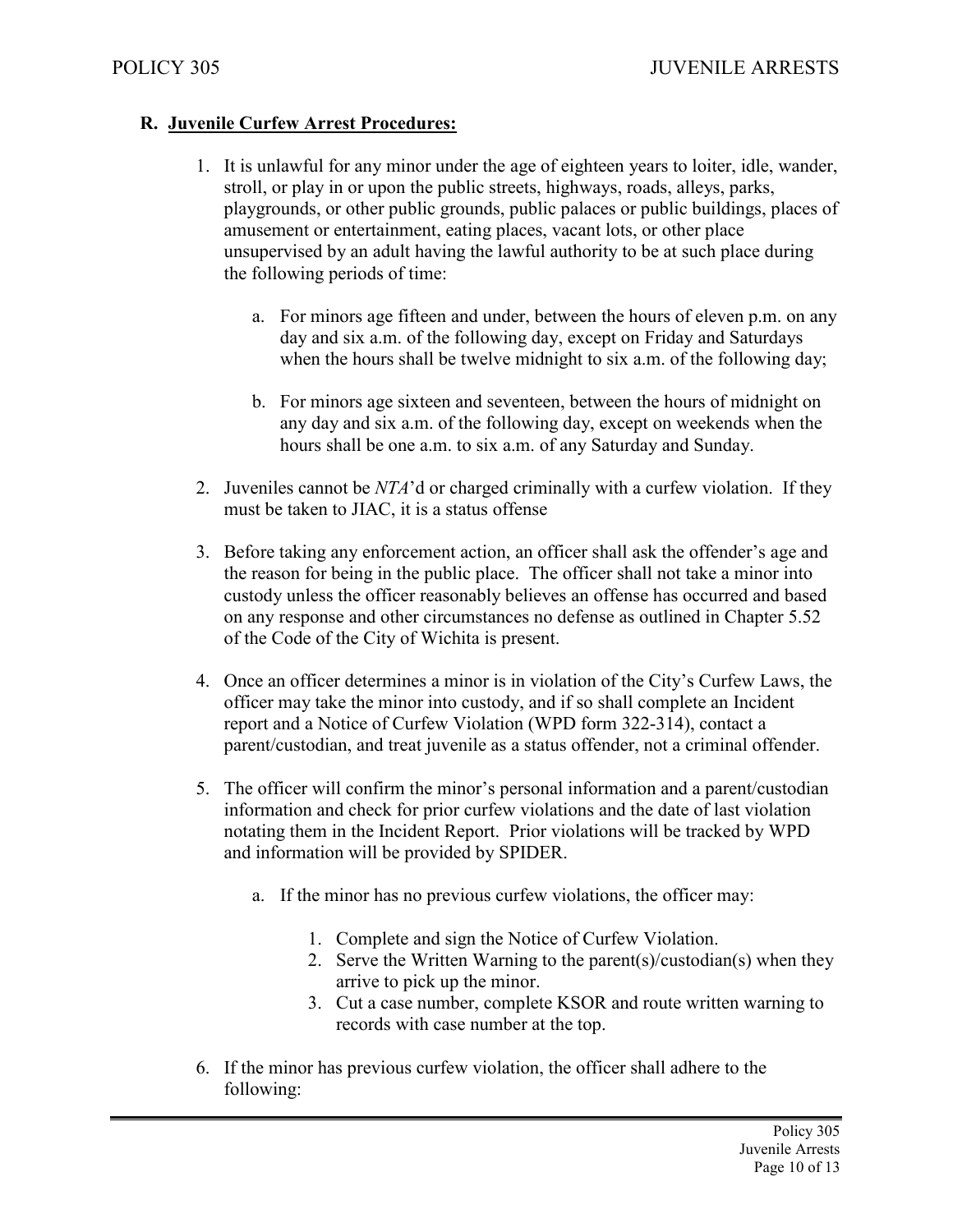- a. Officers will obtain all prior Notice of Curfew Violations from SPIDER and complete and sign a UCC/*NTA* at the officer's discretion for each parent/custodian previously served a Notice of Curfew Violation Written Warning. The incident number is to be placed on the UCC.
- b. Officers shall complete a new Notice of Curfew Violation, and after being signed by the parent(s)/custodian(s), the notice shall be attached to the KSOR.
- c. Officers shall document the number of prior violations and the date of last violation in the Incident Report and forward Notice of Curfew Violation to Records with a case number attached.

## **S. Juvenile Tobacco Violation Procedures**

- 1. It is an infraction for any **juvenile over 10 years of age and under 18 years of age, to purchase or attempt to purchase, to possess or attempt to possess**  *tobacco products* **(see definition)** [City Ordinance: 7.60.040(b) / State Statute: purchase: 79-3321(m) / State Statute: possess: 79-3321(n)].
- 2. Once an officer determines there is an infraction and upon officers discretion enforces the infraction, the officer shall confirm the juveniles' personal information and parent/custodian information.
	- a. If the juvenile is between 10 and 13 years of age, the officer shall:
		- 1. Draw a case number from dispatch;
		- 2. Seize and submit any evidence;
		- 3. Complete a Kansas Standard Offense Report (KSOR);
		- 4. No citation will be issued, but a report will be completed with the juvenile listed as a suspect;
		- 5. Route a copy of the KSOR to the Juvenile Court Liaison Officer.
	- b. If the juvenile is between 14 and 17 years of age the officer shall:
		- 1. Draw a case number from Dispatch;
		- 2. Seize and submit any evidence;
		- 3. Complete a Kansas Standard Offense Report (KSOR);
		- 4. Complete a Wichita Police Department Citation;
			- a. Check the "Other Violations" box;
			- b. Complete the "Other Violations" verbiage: SPECIFY (Purchase or Possess) SPECIFY (*tobacco product* – see definitions) while under 18 y.o.a.;
			- c. Complete the Contrary to Section(s): 7.60.040(b);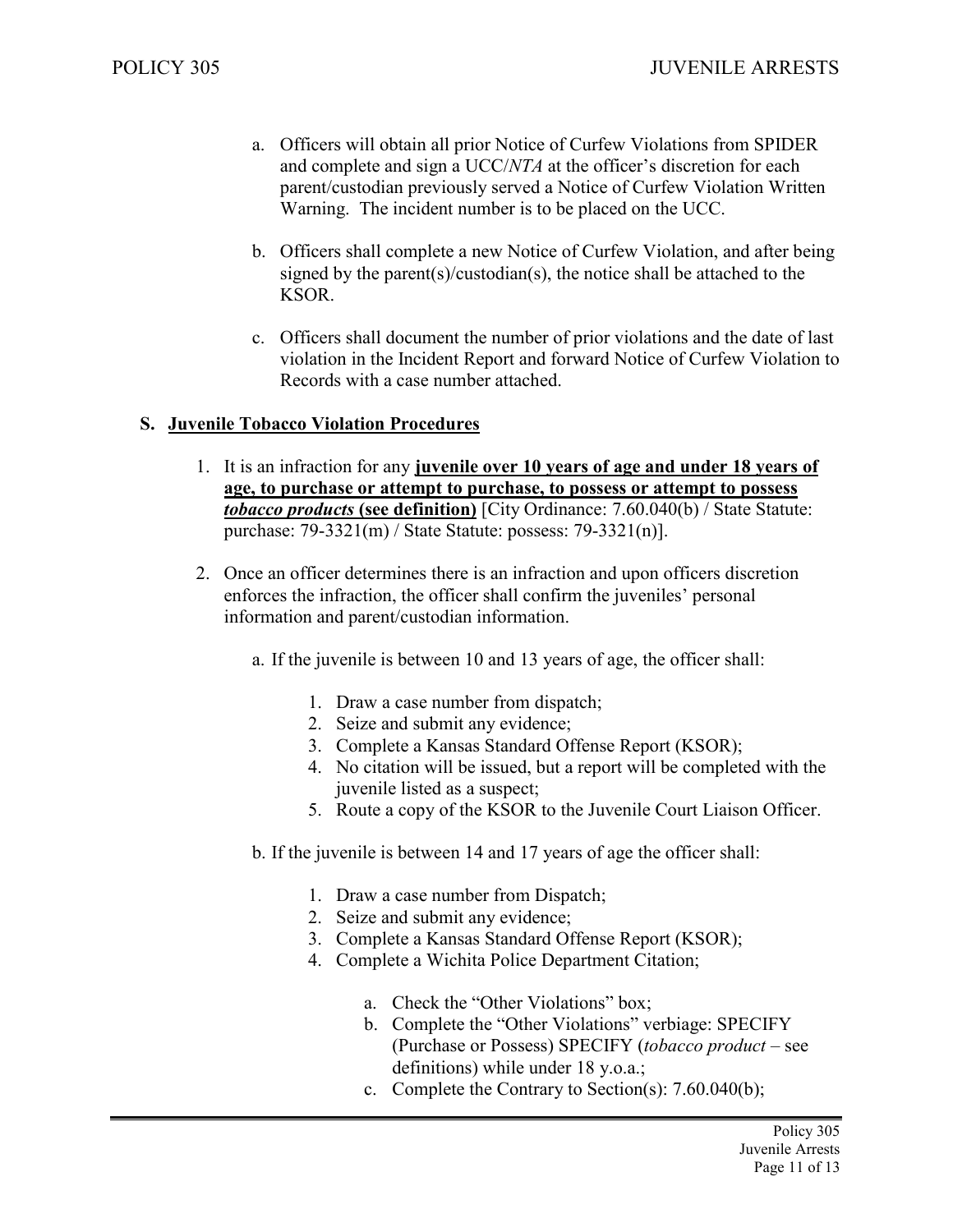- d. Check the Notice to Appear box.
- 5. Complete the *NTA* Date and Time information;
- 6. Serve the juvenile the Citation/*NTA*;
- 7. Have the juvenile sign the Citation/*NTA*.;
- 8. If the suspect juvenile refuses to sign the Citation/*NTA*, the officer will write "REFUSED" and still serve the Citation/*NTA*.
- 3. It is a class B misdemeanor for any person over 10 years of age to sell, give away, or provide *tobacco products* (see definition), to a person under 18 years of age [City Ordinance: 7.60.040(a) / State Statute: 79-3321(1)].
- 4. Once an officer determines there is a misdemeanor violation, and upon officers discretion enforces the infraction, the officer will confirm the juveniles' personal information and the parent/custodian information. The officer will contact the parent/custodian and request the parent/custodian meet the officer at their location or make arrangements to meet the parent/custodian at an arranged location. If the parent/custodian cannot be contacted, the juvenile will be transported and booked into JIAC (follow procedures listed in Policy 305 M.).
- 5. The officer will then:
	- a. Draw a case number from Dispatch;
	- b. Seize and submit any evidence;
	- c. Complete a Kansas Standard Offense Report (KSOR);
	- d.Complete a Wichita Police Department Juvenile Notice to

Appear/Agreement to Appear (follow procedures listed in Policy 305 J, K and/or L.).

- 1. Offense Description: SPECIFY (Sell, Give away, or Provide) SPECIFY (*tobacco product*- see definition) to a person under 18 y. o. a.;
- 2. Kansas Statue Number 79-3321(l);
- 3. Complete the probable cause statement, using appropriate verbiage: SPECIFY (Sell, Give away, or Provide) SPECIFY (*tobacco product*- see definition) to a person under 18 y. o. a.;
- 4. Sign and add Date/Time.
- e. Serve the Juvenile Notice to Appear/Agreement to Appear (*NTA*/*ATA*) to the parent(s)/custodian(s) when they arrive to pick up the juvenile;
- f. Both the parent(s)/custodian(s) and the juvenile must sign the Juvenile